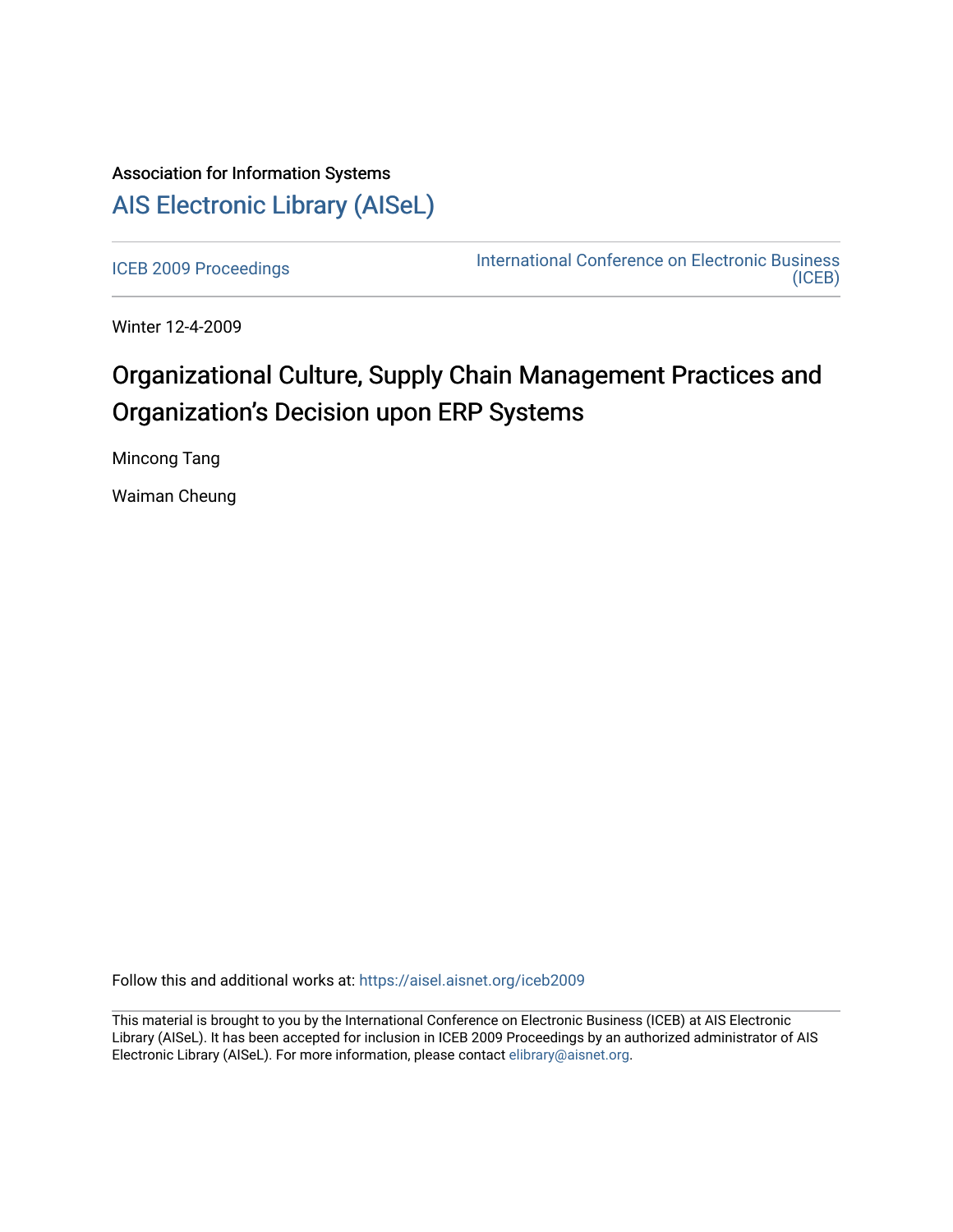# **ORGANIZATIONAL CULTURE, SUPPLY CHAIN MANAGEMENT PRACTICES AND ORGANIZATION'S DECISION UPON ERP SYSTEMS**

Mincong Tang<sup>1</sup>, Waiman Cheung<sup>2</sup>

Department of Decision Sciences & Managerial Economics, The Chinese University of Hong Kong, Shatin, New Territories, Hong Kong.

<sup>1</sup>mincong@cuhk.edu.hk; <sup>2</sup>wcheung@cuhk.edu.hk

### **Abstract**

In recent years, more and more Chinese organizations have tried to adopt enterprise resources planning (ERP) systems to improve their supply chain management (SCM) practices and efficiencies and subsequently to increase their competiveness in the marketplace. However, compared with their Western counterparts, the failure rate of ERP implementation for the Chinese organizations is much higher. Many of them find it very difficult to select an ERP system that fits their management practices. We believe that cultural differences could be the important reason contributing to the phenomenon that existing Western-based ERP systems cannot be directly adopted in Chinese companies. In this study, we propose a theoretical model that stipulates how organizational culture affects ERP decisions through influencing supply chain management practices. The object of this study is not only to provide insights for Western ERP vendors to modify/localize their existing systems to better fit local Chinese practices; but also to provide guidance for Chinese companies to select ERP systems or to develop their own systems. Empirical data will be collected to validate the proposed model. In order to develop measurement constructs for the survey instrument, company visits and interviews are conducted. In this paper, we shall reveal the initial findings from the interviews and discuss the steps forward.

# **1. Introduction**

Enterprise Resource Planning (ERP) systems can help to facilitate enterprise-wide integration of information by linking suppliers, distributors and the customers together without geographical limitations (Akkermans et al., 2003). They may count as 'the most important development in the corporate use of information technology in the 1990s' (Davenport, 1998). Therefore, ERP system has become a "must have" system for many firms to improve competitiveness in the past few years [Sheu et al., 2004]. The cross-functional/cross-organizational integration allows companies to improve productivity and customer service while lowering costs and inventories.

In recent years, we have witnessed a dramatic increase in ERP adoption and diffusion in China [Huo, 2002]. Some companies (mainly large corporations) selected Western-based ERP systems like Oracle and SAP, some companies chose local Chinese ERP systems like Kingdee and UFIDA, others decided to develop their own ERP systems. Whatever systems that they have chosen, Chinese companies encountered many unexpected problems and even failures when implementing ERP in their organizations as ERP systems are extremely complex and difficult to implement [Xue et al., 2005]. Compared to their Western counterparts, the success rate of ERP system implementation of those Chinese companies is very poor. It was estimated that the ERP success rate in China is approximately 10% [Zhang et al., 2003]. ERP system has not achieved its objectives and even turn into a nightmare for many firms [Davenport, 1998]. Many Chinese companies have found it is quite difficult to find an ERP system that is very fit for their daily operations and management. Also, most companies did not recognize the difficulties until they are deeply involved into the implementation.

Moreover, if we take a look at the Chinese ERP market, one can find that this market has grown with an annual rate of 25% from 2002 to 2005 [Xue et al., 2005]. Western ERP vendors such as SAP and Oracle rush into the Chinese ERP market and make great efforts to catch a piece of this ERP pie. But it's really not easy for these Western ERP vendors to tame the Chinese ERP market. As reported by CCID Consulting (2002), only about 18.5 percent of the ERP market share was held by SAP and Oracle, who are the main Western ERP vendors in China. Western giants have not demonstrated their dominance in China ERP market the same way as they do in their Western world [Xue et al., 2005]. In addition, they meet many difficulties in localizing their software systems to facilitate the Chinese management practices. On the other hand, many local ERP vendors, who are supposedly more familiar with Chinese management practices, still find it difficult to implement their ERP systems for Chinese companies.

Therefore, in this study, we aim at helping these Chinese companies find ERP systems which fit their practices, as well as helping ERP vendors to localize or develop systems that culturally fit for the Chinese organizations.

### **2. Theoretical Foundations**

We begin our discussion with the definition of culture. It is a big challenge for researchers who conduct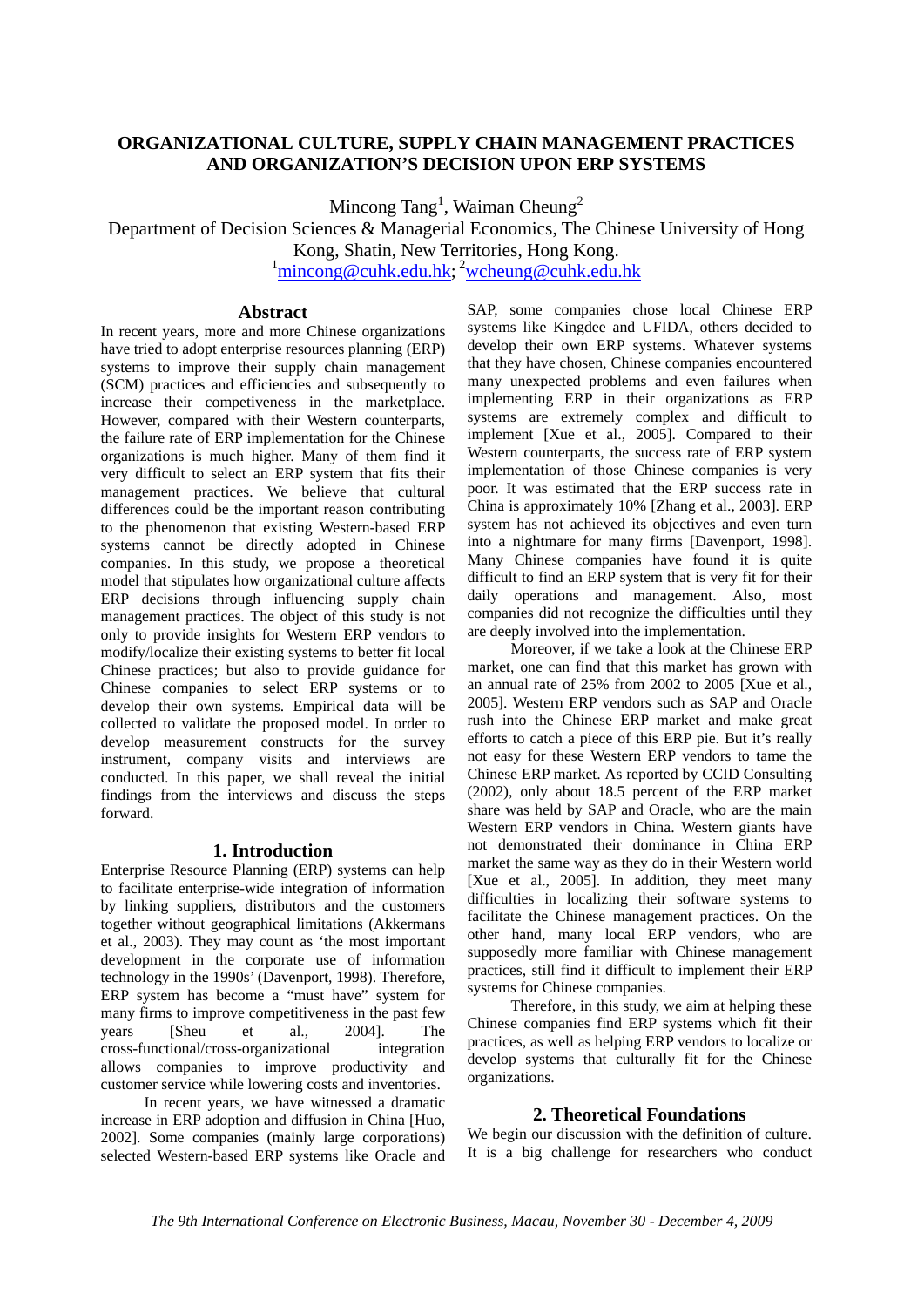studies involving culture to arrive an understanding on what culture is, given so many definitions, conceptualizations, and dimensions used to describe this concept (Leidner and Kayworth, 2006). Hofstede (1980) defined culture as "A collective programming of the mind which distinguishes one group from another". He suggests culture be manifested by different levels of depth: symbols, rituals, heroes and values, among which values are the core of culture.

Among so many conceptualizations of national culture, Hofstede's (1980) work is one of the most popular. Based on his survey conducted in more than 50 countries, Hofstede identified four dimensions (power distance; individualism/collectivism; uncertainty avoidance and masculinity/femininity) to measure national culture; these dimensions became the basis of his characterizations of culture for each country (Hofstede, 1980). Later on, Hofstede and Bond (1988) conducted 'Chinese Values Survey (CVS)' and introduced the fifth dimension named 'Confucian Dynamism' or 'Long/Short Term Orientation'. There are also some other cultural instruments. For example, Hall (1976, 1990) proposed polychronism versus monochronism and context as dimensions to measure national culture. Trompenaars (1996) also proposed six dimensions to describe national culture; these dimensions include universalism/particularism, affective/neutral relationships, specificity/diffuseness, achievement/ascription, long term/short term orientation and internal /external control.

Besides national culture (cross-cultural) studi es, there is another stream of cultural studies calle d organizational culture study, which is largely sep arated from cross-cultural study. At the organizatio nal level, there are also many conceptualizations o f organizational culture. Here we take the approac h to divide the instruments into types and dimensi ons of organizational culture. For the organizationa l culture type instrument, the Competing Values M odels (CVM) developed by Quinn and Rohebaugh (1983) is the most popular, the model measures or ganizational culture as four types: Hierarchy, Clan, Adhocracy and Market, which are the results of t wo pairs of competing values: internal versus exter nal, flexible versus control; Cooke & Lafferty (198 6) developed 12-dimensional instrument named org anizational culture inventory (OCI) to measure org anizational culture, these dimensions measure the b ehavioral norms as organizational culture; Hofsted e (1990) proposed a six-dimension cultural framew ork (process-oriented/result-oriented, job-oriented/em ployee-oriented, professional/parochial, open/closed system, tight/loose control, pragmatic/normative) to distinguish different organizations, these six dimen sions are used to measure the practices perspective of organizational culture.

Although many criticisms for Hofstede's cultural instrument exist, this study is going to use it as it is well known for its relevancy, rigorous and relative accuracy (Ross, 1999; Sondergaard, 1993). On the other hand, we are not going to directly use the scores of Hofstede, we will measure organizational culture by using those dimensions in his instrument, which avoid most of the weaknesses of Hofstede. Hofstede's work has a great impact on both academics and practitioners, his dimensional model has been widely used in various business areas like information systems, operations management practices, human resources management, conflict management, total quality management etc.

In information systems field, there are many studies relating culture (both national and organizational culture) with various IS/IT behaviors such as information system development, IS/IT adoption and usage, IS/IT management, IS/IT outcomes, these studies find that culture has a significant effect on certain IT behaviors (Leidner and Kayworth, 2006).

At national culture level studies in IS field, many researchers used Hofstede's cultural scores to examine how culture affects various IT behaviors. For example, Garfield and Waston (1998) used case study to examine the role of national culture (described by uncertainty avoidance and power distance) in the development national information infrastructure, they found that countries will follow similar development models based on their similar cultural values. For the IT adoption studies, Hasan and Ditsa (1999) used interpretive field study to examine how national culture (in terms of uncertainty avoidance) affects technology transfer success. They found that IT is less readily adopted in risk-averse cultures as technology is perceived as inherently risky. Also, Srite (2000), Png et al. (2001) also reported their findings on examining how national culture affects IT adoption. Quaddus and Tung (2002) used Hofstede's cultural indices of the four dimensions and found that masculinity and collectivism lead to different uses of group decision support system (GDSS).

At organizational level, researchers examined how different organizational culture (in terms of cultural types or cultural dimensions) affects IT behaviors. Hoffman and Klepper (2000) studied how three types of organizational culture (networked, communal, fragmented, mercenary) link with success with new technology assimilation and found mercenary culture more be supportive of new technology assimilation. Ruppel and Harrington (2001) used competing values framework to represent organizational culture and found that developmental culture can facilitate intranet implementation. Kanungo, Sadavarti, and Srinivas (2001) used three types of organizational culture (innovative, bureaucratic, and supportive) proposed by Wallach (1983) to examine organizational culture's impact on IT strategy, they found that innovative type cultures are found to be most closely associated with firms having a delineable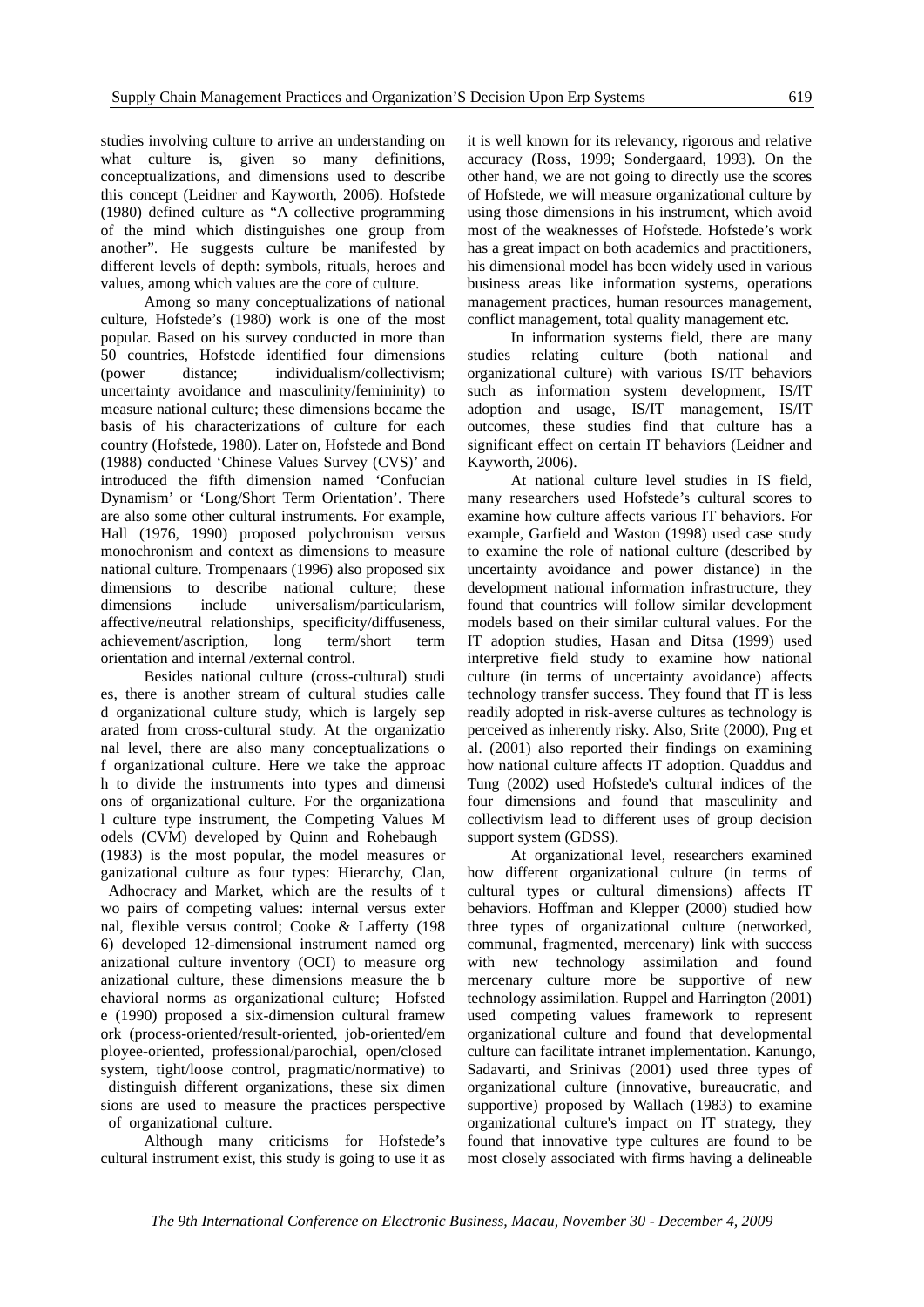IT strategy.

These IT-culture studies (Leidner and Kayworth, 2006) conclude that culture (organizational or national) plays a common role in determining patterns of IT behaviors (including IT development, adoption, use, and outcomes, management and strategy). However, the levels (national and orgaizational) of analyses are separated, which could be a new research opportunities for this study. In addition, there is a lack of measuring certain cultural dimension and examining its impact on certain IT behavior, in this study we try to fill in this gap.

We also found many studies relating cultural values to management practices (Newman & Nollen, 1996; Aycan et al., 1999). In operations management area, scholars attribute culture as an important factor to affect practices and subsequently affect company's performance. For example, Some scholars examined the relationships between culture, quality management practices and performance (Prajogo & McDermott, 2005; Naor et al., 2008). These studies proved that culture has a direct impact on management practices in general.

However, all of these studies emphasize the impacts of culture on management practices and IT behaviors respectively. We believe the existence of the relationships among culture, IT behaviors and management practices. In this study, we are not going to examine all IT behaviors, we focus on the decisions an organization makes upon ERP systems, and these include the willingness to use ERP system and the choices of using certain type of ERP system. We are not going to examine management practices in general; we focus on SCM practices, as ERP is closely related to SCM. Technologically, ERP is said to be the backbone of SCM, the integration of ERP and SCM is a natural and necessary process in strategic and managerial consideration, the most important trend for ERP vendors today is the integration with SCM (Tarn et al., 2002). Therefore, we suggest that SCM practices can directly affect an organization's ERP decisions.

In addition, we also believe that different companies adopt different SCM practices under different levels of supply and demand uncertainties they face, that is, they have different supply chain strategies (SCS) and subsequently practice differently in supply chain management (Mason-Jones *et al*, 2000; Christopher & Towill, 2002; Lee, 2002).

#### **3. Research Model and Hypotheses**

Based on the discussion above, we suggest that cultural differences could be the important reasons contributing to the phenomenon that existing Western-based ERP systems cannot be directly adopted in Chinese companies. For most management theories (i.e. ERP, SCM etc.) developed in the Western hemisphere, they are often assumed to be universally applicable (Zhao, et al., 2006), but this supposition is based on the premise that organizational culture and practices are strong enough to overwhelm the effects of national culture (Hofstede, 1993). However, there is a lot of evidence that national culture is stronger than organizational culture and its effect is quire robust (Zhao et al., 2006). Western-based theory or tools might not be appropriate in Chinese context (Leung et al., 2005). Thus, considering that most management initiatives are designed and developed by Western professionals and the structures and processes embedded in these initiatives reflect Western cultures, which make it harder to achieve success in different cultural contexts like China.

To settle the problems regarding of ERP systems, we put forward with the following conceptual model, which represents the relationships among culture, management practices and IT behaviors.



**Figure 1: the basic conceptual model** 

In this study, we hope to find out the cultural factors that affect SCM practices and subsequently affect an organization's ERP decisions. In addition, we want to examine the role of supply chain strategies in SCM and ERP decisions. Therefore, we put forward with the following hypotheses.

*Hypothesis 1: organizational culture has a significant effect on an organization's decision upon ERP systems; Hypothesis 2: organizational culture has a significant effect on an organization's supply chain management practices;* 

*Hypothesis 3: an organization's supply chain strategy has a significant effect on an organization's supply chain management practices;* 

*Hypothesis 4: an organization's supply chain management practices have a role as a mediator between organizational culture and an organization's decision upon ERP systems;* 

*Hypothesis 5: an organization's supply chain management practices play a role as a mediator between an organization's supply chain strategy and an organization's decision upon ERP systems;* 

# **4. Research Methodology**

To prove the existence of the relationships among organizational culture, SCM practices and ERP decisions proposed above, we adopt an empirical method and develop a structuralized questionnaire to collect data to examine the research model and hypotheses. The whole study includes three stages:

In the first stage, we conduct a comprehensive literature review and factory visits, interviews with managers (mainly CIOs, production managers). The subjects of these field studies are those manufacturing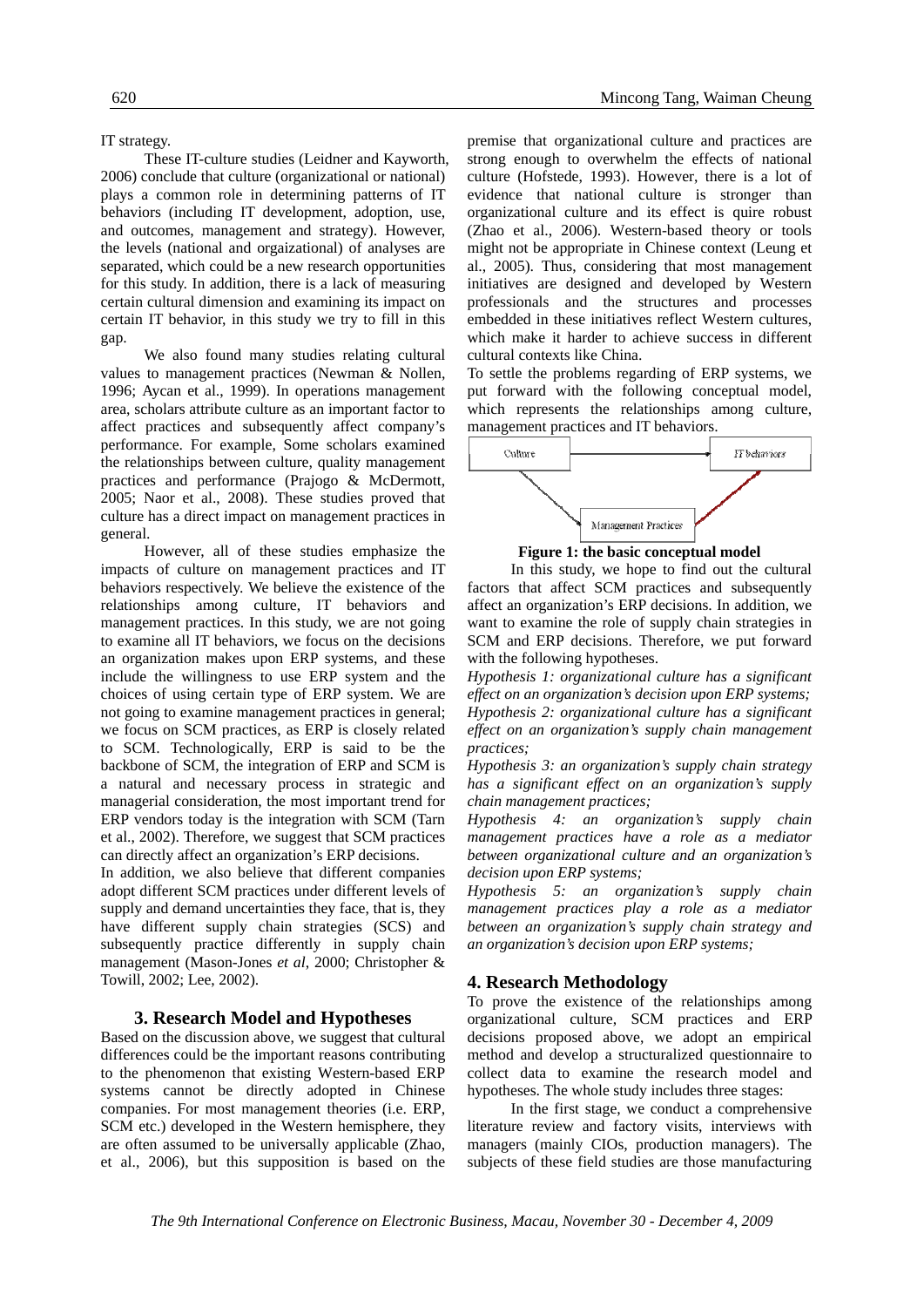companies running in China, we define an ERP user company as one that has installed at least the basic modules of an ERP system. Based on the findings of the literature and field studies, we develop and fine tune a questionnaire for data collection.

In the second stage, we will conduct data collection in the industries. We choose two different industries to facilitate the future comparison of this study. This will include several comparisons: within industry comparison and between industries comparison. We also compare according to different ownerships of the companies investigated.

In the last stage, we will analyze the data and explain the findings, after which some suggestions upon ERP systems and SCM practices for ERP vendors as well as organizations that are going to adopt ERP systems will be put forward.

#### **5. Findings, Discussion and Further Plans**

To help us to validate the conceptual model and develop an instrument to prove the theory we propose, we conducted some field studies in some Chinese firms. We chose three companies which are quite different in terms of ownerships to conduct our site visits: a local Chinese state-own enterprise (SOE) (namely S company), a local Chinese private company (namely P Company) and a Hong Kong private company running in China (namely F Company).

Before we went to visit these companies, we used email and telephone to contact the person who is in charge. We used a draft questionnaire which is an open-ended based as a guideline to interview the managers of the companies. The questionnaire covers the constructs defined in the research model above. We asked them the facts they choose ERP systems and their usage of ERP systems, we also asked them their SCM practices in terms of supplier relationships, customer relationships, lean production, information sharing etc. the tables in appendix show the details of the findings we summarized from the site visits and the responses from the questionnaire.

From the findings in factory visits and interviews, we basically see the existence of the relationships among culture, SCM practices and ERP decisions. What is more important is to empirically prove existence of these relationships. Therefore, we have developed a questionnaire including organizational culture, SCM practices, ERP decisions and supply/demand uncertainties.

As the theory we put forward with in the beginning, cultural differences could be the important reasons contributing to the phenomenon that existing Western-based ERP systems cannot be directly adopted in Chinese companies. We add efficiency-oriented vs. flexibility-oriented as a dimension of SCM practices, of which we think could be a dimension to differentiate Chinese local companies and the Western companies. We also add

*Guanxi* (interconnections and relationships) as a dimension of organizational culture, of which we think is an important dimension of Chinese culture. In the next stage, we will fine tune the questionnaire through discussion, field study and pilot test. Especially, we want to find out those cultural dimensions to differentiate Chinese and Western culture. After this, we will conduct our data collection in China and hope to prove the theory we put forward.

#### **References**

- [1] Akkermans, H., Bogerd, P., Yücesan, E. and Wassenhove, L. "The impact of ERP on supply chain management: Exploratory findings from a European Delphi study", *European Journal of Operational Research*, April 2003, 146(2), pp.284-301
- [2] Benbasat, I., Goldstein, D., Mead, M. "The case research strategy in studies of information systems", *MIS Quarterly*, September 1987, 11(3), pp.369–86.
- [3]Chatman, J. and Jehn, K. "Assessing the Relationship between Industry Characteristics and Organizational Culture: How Different Can You Be?", *The Academy of Management Journal*, June 1994,37(3), pp. 522-553
- [4] Christopher, M. and Towill, D. "Developing market specific supply chain strategies", *International Journal of Logistics Management*, 2002, 13(1) pp.1-14
- [5] Davenport, T. "Putting the enterprise into the enterprise system", *Harvard Business Review*, July 1998, 76(4), pp.121–131
- [6] Garfield, M. J., and Watson, R. T. "Differences in National Information Infrastructure: The Reflection of National Cultures" *Journal of Strategic Information Systems,* December 1998, 6(4), pp. 313-337.
- [7] Gordon, G. "Industry Determinants of Organizational Culture", *the Academy of Management Review*, April 1991, 16(2), pp. 396-415
- [8] Hasan, H., and Ditsa, G. "The Impact of Culture on the Adoption of IT: An Interpretive Study," *Journal of Global Information Management,* January-March 1999, 7(1), pp. 5-15.
- [9] Hoffman, N., and Klepper, R. "Assimilating New Technologies: The Role of Organizational Culture," *Information Systems Management*, Summer 2000, 17(3), pp. 36-42.
- [10] Hofstede, G., Neuijen, B., Ohayv, D. and Sanders, G. "Measuring Organizational Cultures: A Qualitative and Quantitative Study across Twenty Cases", *Administrative Science Quarterly*, June 1990, 35(2), pp.286-316
- [11] Holland, C. and Light, B. "A critical success factors model for ERP implementation", *IEEE Software*, May 1999, pp.30-36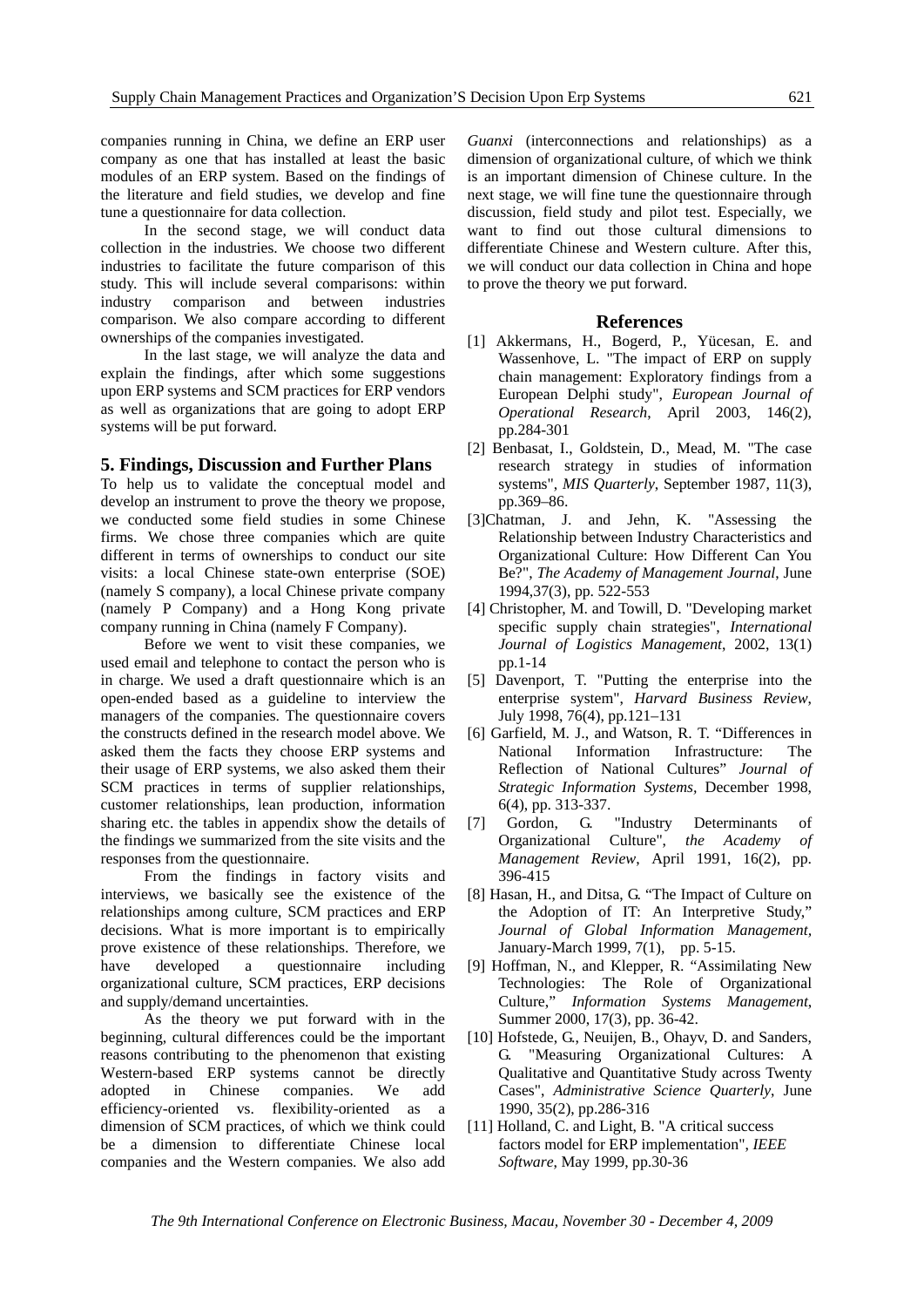- [12] Hong, K. and Kim, Y. "The critical success factors for ERP implementation: an organizational fit perspective", *Information & Management*, October 2002, 40(1), pp.25-40
- [13] Huo, N. "ERP thrives in China's market", *Shenzhen Daily*, 08/19/2002
- [14] Kanungo, S., Sadavarti, S., and Srinivas, Y. "Relating IT Strategy and Organizational Culture: An Empirical Study of Public Sector Units in India," *Journal of Strategic Information Systems*, March 2001,10(1), pp. 29-57.
- [15]Lee, H. "Aligning Supply Chain Strategies with Product Uncertainties", *California Management Review,* April 2002, 44(3), pp. 105-119
- [16] Leidner, D. and Kayworth, T. "A review of culture in information systems research: toward a theory of information technology culture conflict", *MIS Quarterly*, 2006, 30(2), pp.357-399
- [17] Mason-Jones, R., Naylor, B. and Towill, D. "Lean, agile or leagile? Matching your supply chain to the marketplace", *International Journal of Production Research*, 2000, 38(17) pp.4061-4070
- [18] McDermott, C. and Stock, G. "Organizational culture and advanced manufacturing technology implementation", *Journal of Operations Management*, August 1999, 17(5) pp.521-533
- [19] Nahm, A., Vonderembse, M. and Koufteros, X. "The Impact of Organizational Culture on Time-Based Manufacturing and Performance", *Decision Sciences,* September 2004, 35(4), pp.579-607
- [20] Naor, M., Goldstein, S., Linderman, K. and Schroeder, R. "The Role of Culture as Driver of Quality Management and Performance: Infrastructure Versus Core Quality Practices", *Decision Sciences*, November 2008, 39(4), pp.671-702
- [21] Newman, K. and Nollen, S. "Culture and Congruence: The Fit between Management Practices and National Culture", *Journal of International Business Studies*, 1996, 27(4), pp.753-779
- [22] Png, I. P. L., Tan, B. C. Y., and Wee, K. L. "Dimensions of National Culture and Corporate Adoption of IT Infrastructure," *IEEE Transactions on Engineering Management*,

February 2001, 48(1), pp. 36-45.

- [23] Quaddus, M. A., and Tung, L. L. "Explaining Cultural Differences in Decision Conferencing," *Communications of the ACM*, August 2002, 45(8), pp. 93-98.
- [24] Quinn, R. E., and Rohrbaugh, J. "A Spatial Model of Effectiveness Criteria: Towards a Competing Values Approach to Organizational Analysis," *Management Science*, March 1983, 29(3), pp. 363-377.
- [25] Ruppel, C. P., and Harrington, S. J. "Sharing Knowledge through Intranets: A Study of Organizational Culture and Intranet Implementation," *IEEE Transactions on Professional Communication*, March 2001, 44(1), pp. 37-52.
- [26] Sheu, C., Chae, B. and Yang, C. "National differences and ERP implementation: issues and challenges", *Omega: the International Journal of Management Science*, 2004, 32(), pp.361-371
- [27] Soh, C., Kien, S.S. and Tay-Yap, J. "Cultural fits and misfits: Is ERP a universal solution?", *Communications of the ACM*, April 2000, 43(4), pp.47–51
- [28] Srite, M. The Influence of National Culture on the Acceptance and Use of Information Technologies: An Empirical Study, unpublished doctoral dissertation, *Florida State University*, Tallahassee, FL, 2000.
- [29] Tarn, M., Yen, D. and Beaumont, M. "Exploring the rationales for ERP and SCM integration", *Industrial Management & Data Systems*, 2002, 102(1), pp.26-34
- [30] Umble, E., Haft, R. and Umble, M. "Enterprise resource planning: Implementation procedures and critical success factors", *European Journal of Operational Research*, April 2003, 146(2), pp.241-257
- [31] Xue, Y., Liang, H., Boulton, W. and Snyder, C. "ERP implementation failures in China: Case studies with implications for ERP vendors", *International Journal of Production Economics*, September 2005, 97(3), pp.279–295
- [32] Wallach, E. J. "Individuals and Organizations: The Cultural Match," *Training and Development Journal*, February 1983, 37(2), pp. 28-35.

|                                | S Company             | P Company                | F Company                                        |  |
|--------------------------------|-----------------------|--------------------------|--------------------------------------------------|--|
| <b>ERP</b> Decisions and Usage |                       |                          |                                                  |  |
| ERP system used in             | <b>UFIDA U8 ERP</b>   | Self-developing ERP +    | Kingdee finance software<br>Microsoft Axapta $+$ |  |
| the organization               | (embedded with        | Kingdee finance software |                                                  |  |
|                                | <b>UFIDA</b> finance) |                          |                                                  |  |
| Modules used in the            | Inventory management  | Production management    | Production planning, inventory/warehouse         |  |
| <b>ERP</b> system              | Human resource        | Purchase management      | management, logistics management, order and      |  |
|                                | management (HRM)      | Order management         | sales management, purchase management, HRM       |  |
|                                | Finance management    | Customer service         |                                                  |  |

#### **Appendices: the findings from Interviews Table 1: ERP decisions and usage of the three companies**